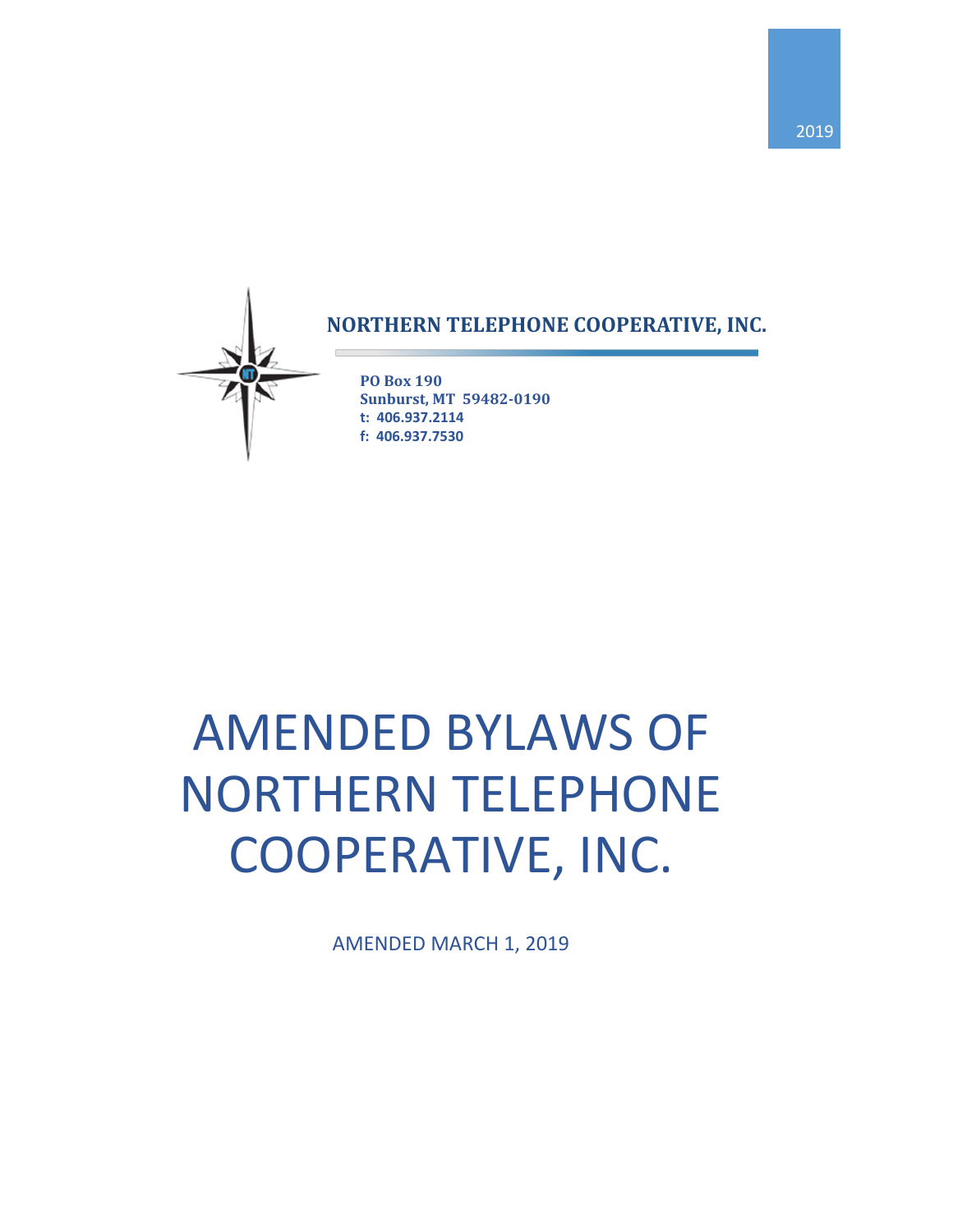# **TABLE OF CONTENTS**

| Article I.    |  |
|---------------|--|
| Article II.   |  |
| Article III.  |  |
| Article IV.   |  |
| Article V.    |  |
| Article VI.   |  |
| Article VII.  |  |
| Article VIII. |  |
| Article IX.   |  |
| Article X.    |  |
| Article XI.   |  |
| Article XII.  |  |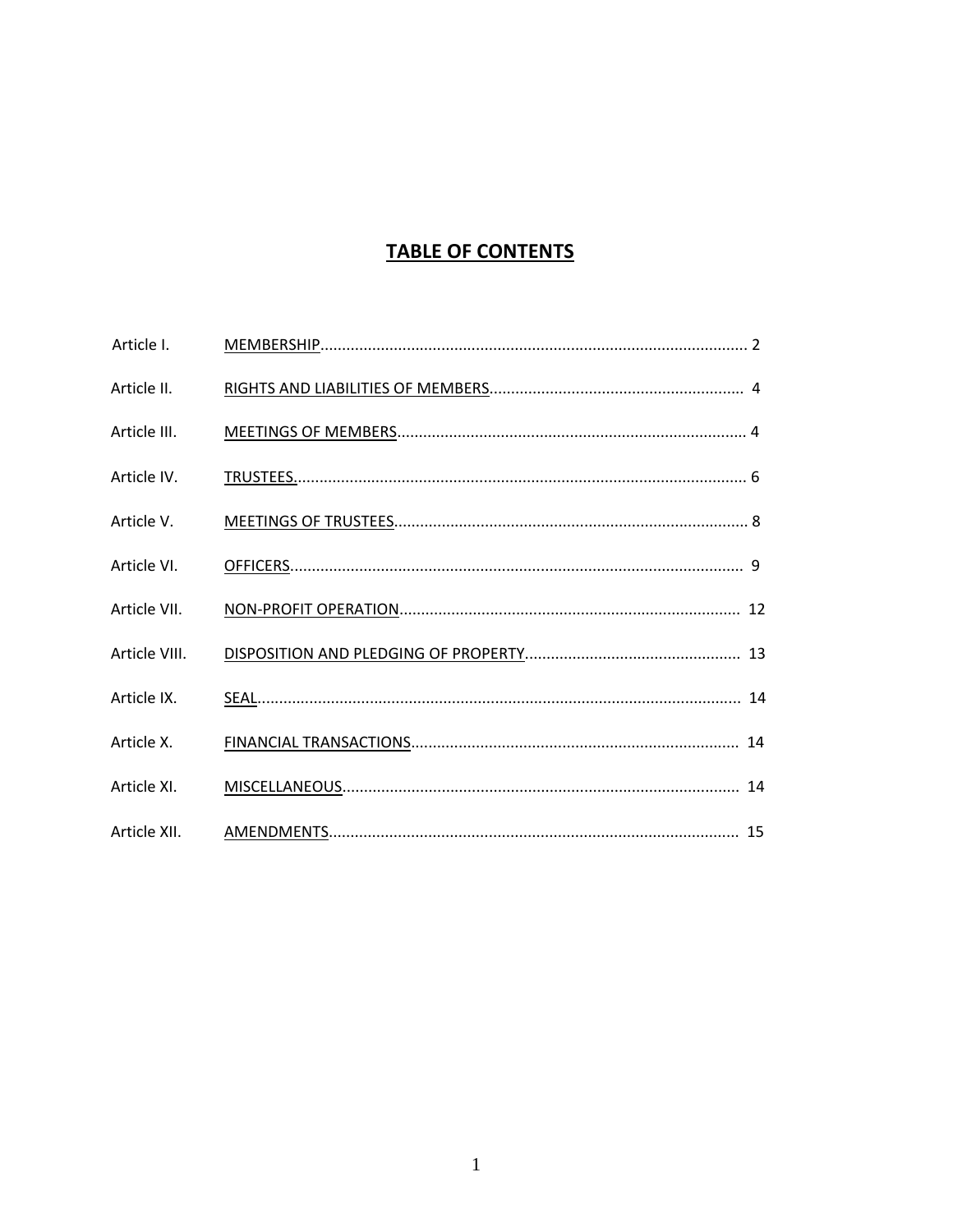# AMENDED BYLAWS OF NORTHERN TELEPHONE COOPERATIVE, INC.

#### **ARTICLE I. MEMBERSHIP**

#### Section 1. Requirements for Membership

Any person, firm, association, corporation, limited liability entity, partnership, or body politic may become a member in Northern Telephone Cooperative, Inc., (herein "Cooperative") upon receipt of retail communications service from the Cooperative, within the Cooperative's geographic service areas (districts) that are part of the Eligible Telecommunications Carrier serving area, as defined by the Federal Communications Commission. By acceptance or use of any such services provided by the Cooperative, each person or entity consents to being admitted as a member of the Cooperative and agrees:

- (a) to purchase retail communications service from the Cooperative in accordance with the rates, terms and conditions specified by the Cooperative; and
- (b) to comply with and be bound by the Articles of Incorporation (Conversion) and Bylaws of the Cooperative and any rules, regulations and policies adopted by the Board of Trustees (herein "Board"); and
- $(c)$  no member may hold more than one membership in the Cooperative, and no membership in the Cooperative shall be transferable, except as provided in these Bylaws.

#### Section 2. Evidence of Membership

Membership in the Cooperative shall be evidenced by the assignment to each member of a unique identification number and by the enrollment of each member into a written membership record maintained by the Cooperative.

#### Section 3. Joint Membership

Up to two (2) natural persons may apply for a joint membership and, subject to their compliance with the requirements of Section 1 of this Article, may be accepted for such membership. The term "member" as used in these Bylaws shall be deemed to include a husband and wife holding a joint membership and any provisions relation to the rights and liabilities of membership shall apply equally with respect to the holders of a joint membership. Without limiting the generality of the foregoing, the effect of the hereinafter specified actions or in respect of the holders of a joint membership shall be as follows:

- (a) The presence at a meeting of either or both shall be regarded as the presence of one member and shall constitute a joint waiver of notice of the meeting;
- (b) The vote of either separately or both jointly shall constitute one joint vote;
- (c) A waiver of notice signed by either or both shall constitute a joint waiver;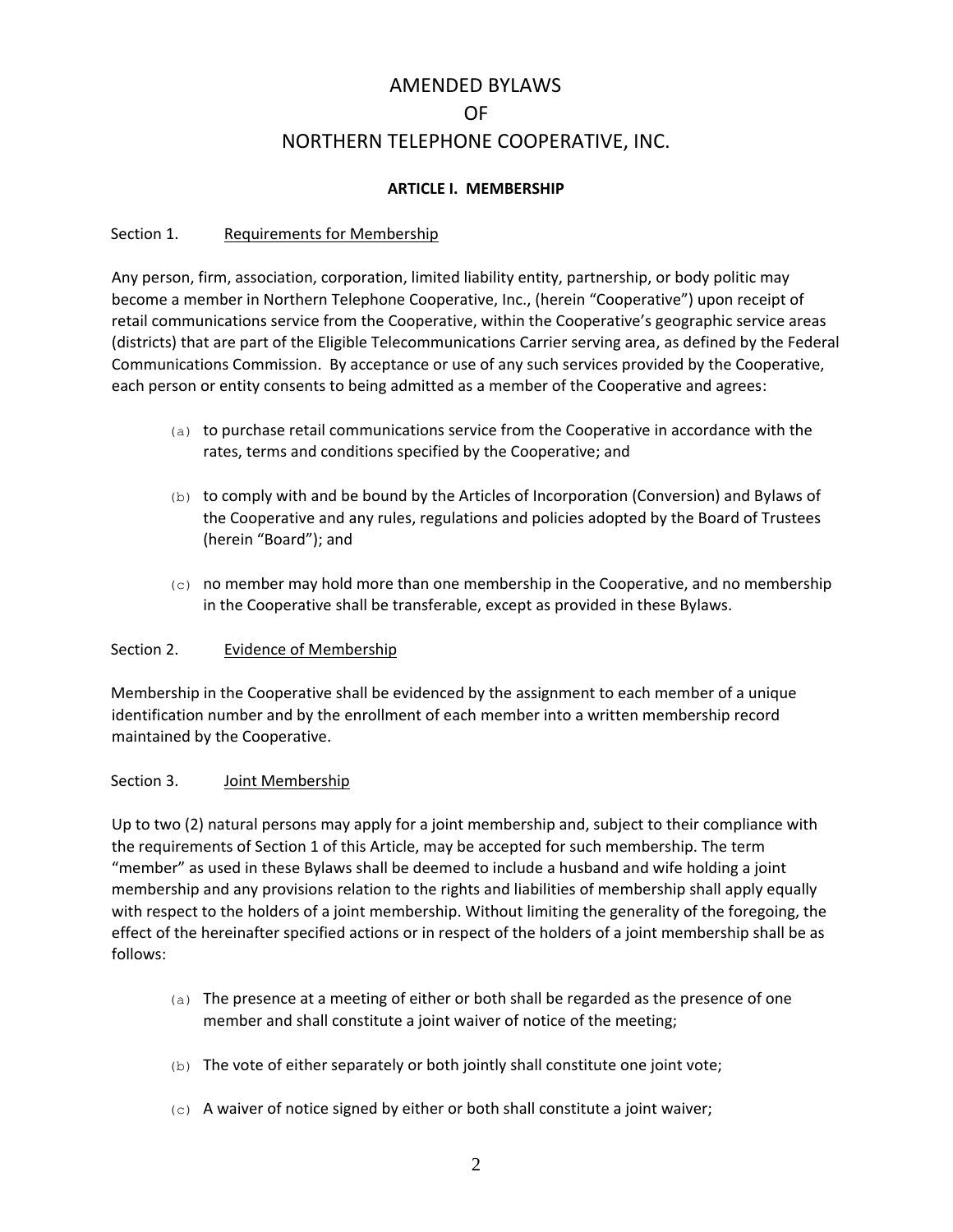- (d) Notice to either shall constitute a notice to both;
- (e) Expulsion of either shall terminate the joint membership;
- $(f)$  Withdrawal of either shall terminate the joint membership;
- $(q)$  Either, but not both, may be elected or appointed as an officer or trustee, providing that the participant so elected meets the qualifications of such office, but only one (1) participant in a joint membership may be elected, appointed or serve as a trustee at the same time.

# Section 4. Conversion of Membership

A membership may be converted to a joint membership upon the written request of the holder thereof and the agreement by such holder and his or her spouse to comply with the Articles of Incorporation, Bylaws and rules and regulations adopted by the Board. The outstanding membership certificate, if any, shall be surrendered, and a new member identification number may be issued in such manner as shall indicate the changed membership status.

Upon the death of either person who is a party to the joint membership such membership shall be held solely by the survivor. The outstanding membership certificate, if any, shall be surrendered, and may be reissued in such manner as shall indicate the changed membership status; provided, however, that the estate of the deceased shall not be released from any debts due the Cooperative.

#### Section 5. Purchase of Communications Service

Each member shall, as soon as communications service is available, take communications service from the Cooperative to be used on the premises specified in the application for membership, and shall pay for such service monthly, in accordance with rates established in tariffs or rate schedules as fixed by the Board. The Board may limit the amount of communications service which the Cooperative shall be required to furnish any one member. It is expressly understood that amounts paid for communications service in excess of the cost of service are furnished by members as capital and each member shall be credited with the capital so furnished as provided in these Bylaws. Each member shall pay all amounts owed to the Cooperative as and when the same become due and payable.

#### Section 6. Termination of Membership

The Board may, by the affirmative vote of not less than two-thirds (2/3) of all Trustees, expel any member who fails to comply with any of the provisions of the Articles of Incorporation, Bylaws, or any rules or regulations adopted by the Board, but only if such member shall have been given written notice by the Secretary that such failure makes such member liable to expulsion and such failure shall have continued for at least ten (10) days after such notice was given. Any expelled member may be reinstated by vote of the Board or by vote of the members at any annual or special meeting. The membership of a member who has not permitted the installation of service within thirty (30) days after the member has been notified service is available, or of a member who has ceased to purchase retail communications service from the Cooperative, shall be cancelled by resolution of the Board.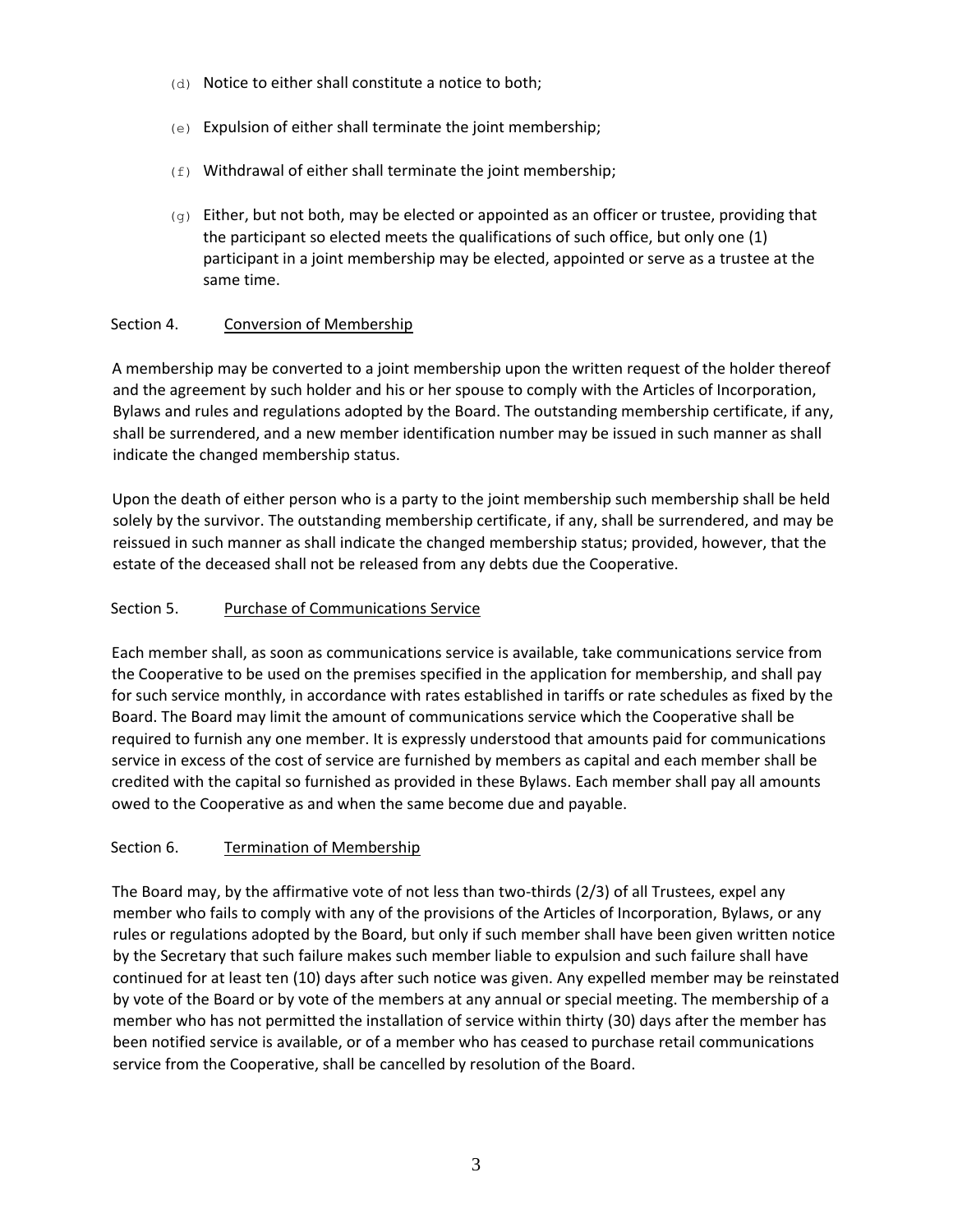(a) Upon the withdrawal, death, cessation of existence or expulsion of a member, the membership of such member shall thereupon terminate, and the membership certificate, if any, for such member be surrendered forthwith to the Cooperative. Termination of membership in any manner shall not release a member or the member's estate from any debts due the Cooperative.

# **ARTICLE II. RIGHTS AND LIABILITIES OF MEMBERS**

# Section 1. Nonliability For Debts Of The Cooperative

The private property of the members shall be exempt from execution or other liability for the debts of the Cooperative, and no member shall be individually liable for or responsible for any debts or liabilities of the Cooperative.

# **ARTICLE III. MEETINGS OF MEMBERS**

# Section 1. Annual Meeting

The annual meeting of the members shall be held during the month of March of each year at a time designated by the Board, at the principal office and place of business of the Cooperative or at such other place within the State of Montana and within the area served by the Cooperative as shall be designated by the Board in the notice of the meeting, for the purpose of passing upon reports for the previous fiscal year and transacting such other business as may come before the meeting. It shall be the responsibility of the Board to make adequate plans and preparations for the annual meeting. Failure to hold the annual meeting at the designated time shall not constitute a forfeiture or dissolution of the Cooperative.

#### Section 2. Special Meetings

Special meetings of the members may be called by resolution of the Board; or upon written request signed by any three (3) trustees; by the President; or by not less than ten (10) percent of all the members; and it shall thereupon be the duty of the Secretary to cause notice of such meeting to be given as hereinafter provided.

#### Section 3. Notice of Members' Meetings

Written notice stating the place, day and hour of the meeting, and in case of a special meeting at which business requiring special notice is to be transacted, the purpose or purposes for which the meeting is called, shall be delivered not less than ten (10) days nor more than twenty-five (25) days before the date of the meeting, either personally or by mail, by or at the direction of the Secretary, or upon a default in duty by the Secretary, by the persons calling the meeting, to each member. If mailed, such notice shall be deemed to be delivered when deposited in the United States mail, addressed to the member at the address as it appears on the records of the Cooperative, with postage thereon prepaid. The failure of any member to receive notice of an annual or a special meeting of the members shall not invalidate any action which may be taken by the members at any such meeting.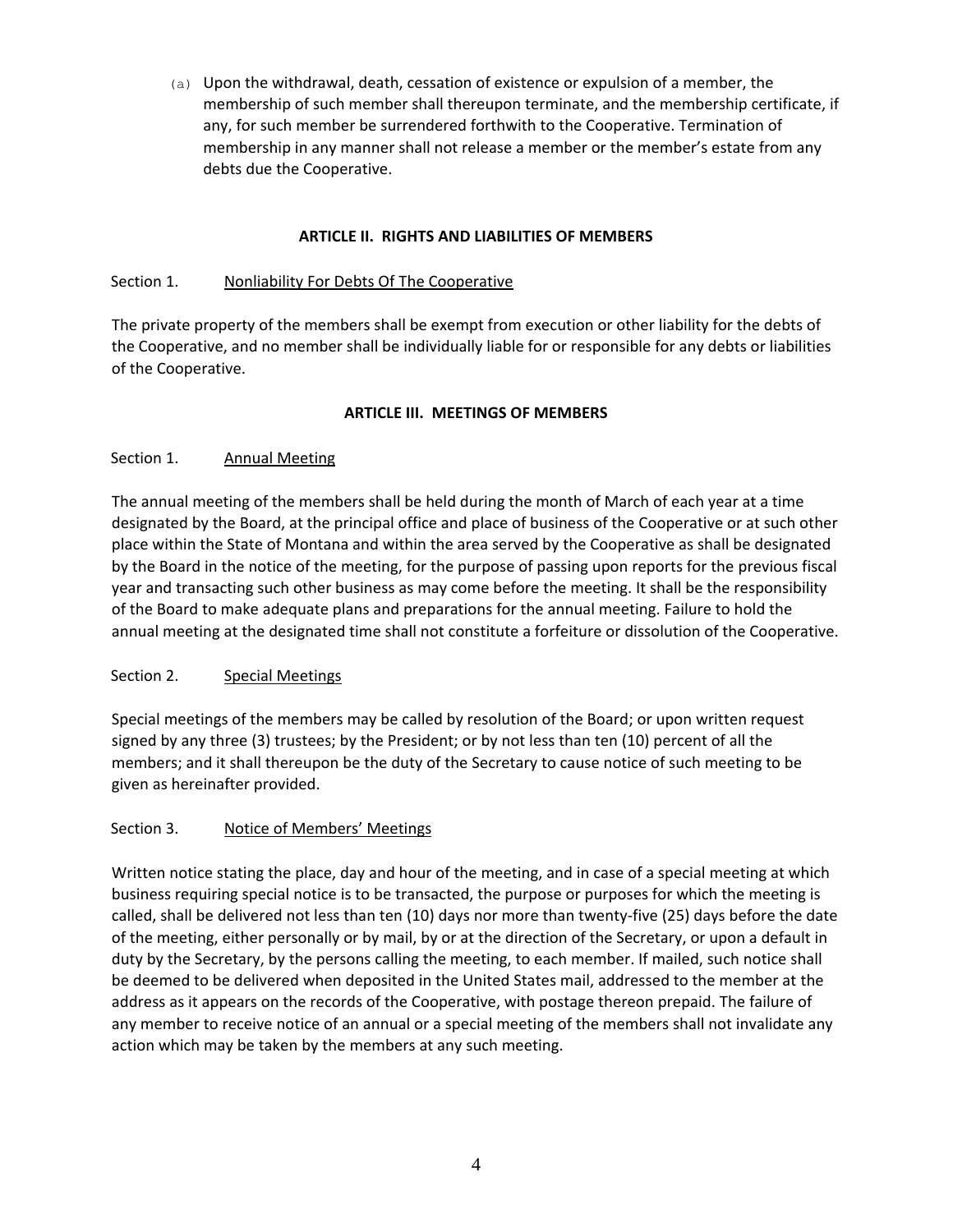# Section 4. Quorum

Five (5) percent of all members present in person or by proxy shall constitute a quorum for the transaction of business at all meetings of the members. If less than a quorum is present at any meeting, a majority of those present in person may adjourn the meeting from time to time without further notice. The minutes of each meeting shall contain a list of the members present in person and by proxy.

# Section 5. Voting

Each member shall be entitled to only one vote upon each matter submitted to a vote at a meeting of the members. All questions shall be decided by a vote of the majority of the members voting thereon in person, by proxy, or by mail, except as otherwise provided by law, the Articles of Incorporation or these Bylaws.

# Section 6. Voting by Mail

Any member who is absent from any annual or special meeting of the members may vote by mail on the ballot herein prescribed, upon any motion, resolution or amendment, to be acted upon at such meeting. The ballot shall be in the form prescribed by the Board and shall contain the exact text of the proposed motion, resolution or amendment to be acted upon at such meeting and the date of the meeting; and shall also contain spaces opposite the text of such motion, resolution or amendment in which such member may indicate his/her affirmative or negative vote therein. Such member shall express their choice by making an "X" in the appropriate space upon such ballot. Such ballot shall be signed by the member, if an individual, or if a corporation, by the President or Secretary thereof, and when received by the Secretary of the Cooperative, shall be accepted and counted as the vote of the absent member at such meeting. If either natural person of a joint membership is absent from any annual or special meeting of the members they shall jointly be entitled to vote by mail as provided in this section. The failure of any such absent member to receive a copy of any such motion or resolution or ballot shall not invalidate any action which may be taken by the members at any such meeting.

# Section 7. Voting List

The Secretary shall make, at least fifteen (15) days before each regular meeting of the members, a complete list of the members entitled to vote at such meeting. Such list shall be produced and kept open at said meeting and shall be subject to the inspection of any member during the meeting. Failure to comply with this provision shall in no way invalidate any action which may be taken by the Cooperative.

#### Section 8. Order of Business

The order of business at the annual meeting of the members and, so far as possible, at all other meetings of the members, shall be essentially as follows, except as otherwise determined by the members at such meetings.

> 1. Report on number of members present in person in order to determine the existence of a quorum.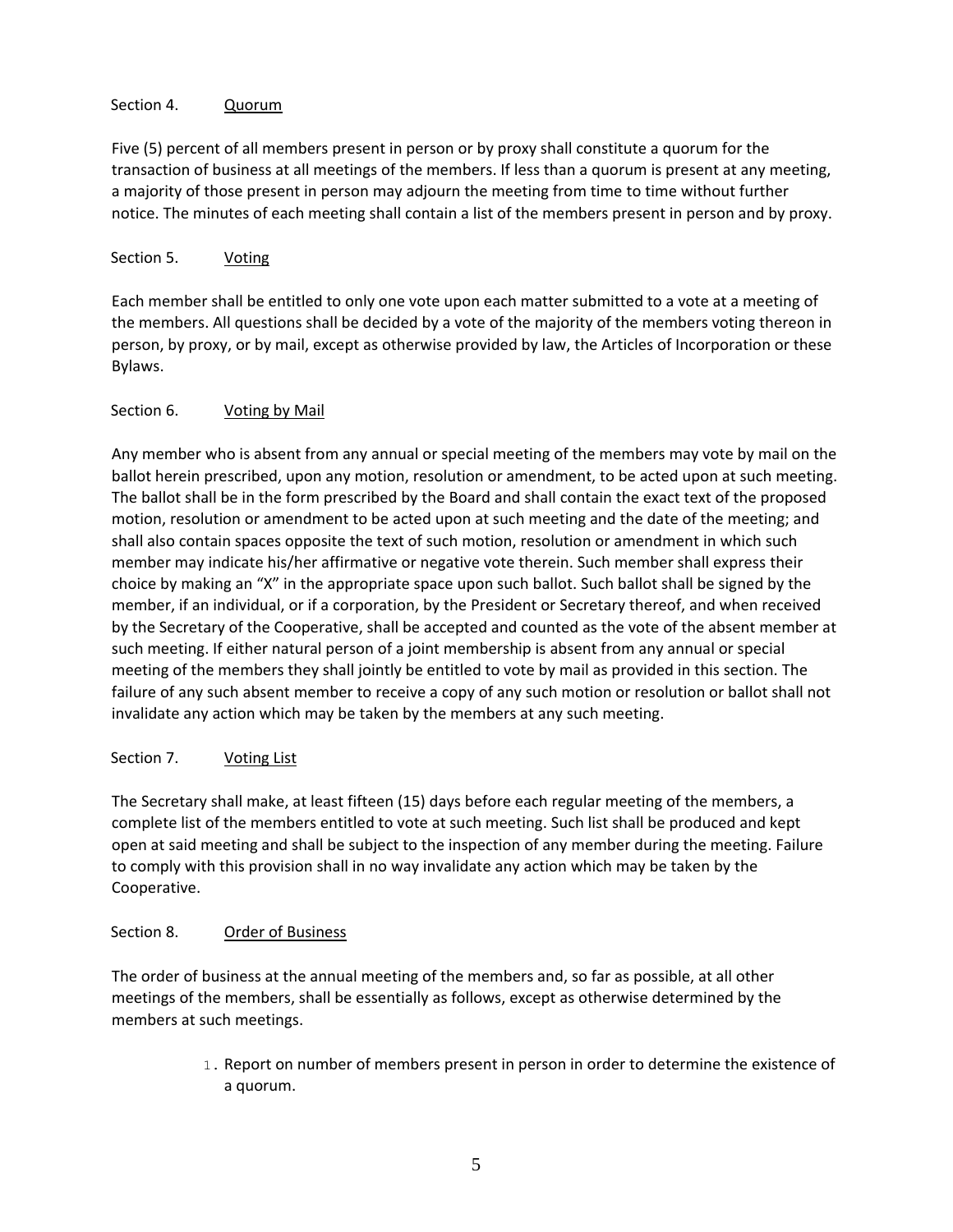- 2. Reading of the notice of the meeting and proof of due publication or mailing thereof, or the waiver or waivers of notice of the meeting, as the case may be.
- 3. Reading of unapproved minutes of previous meetings of the members and the taking of necessary action thereon.
- 4. Presentation and consideration of report of officers, trustees, and committees.
- 5. Report on Election of Trustees.
- 6. Unfinished business.
- 7. New business.
- 8. Adjournment.

# **ARTICLE IV. TRUSTEES**

# Section 1. General Powers

The business and affairs of the Cooperative shall be managed by a Board of five (5) Trustees which shall exercise all of the powers of the Cooperative except such as are by law, the Articles of Incorporation or these Bylaws conferred upon or reserved to the members.

#### Section 2. Qualifications

No person shall be eligible to become or remain a trustee of the Cooperative who:

- (a) is not a member and is not presently residing in voting (exchange) district from which elected;
- (b) is in any way employed by or financially interested in a competing enterprise or a business engaged in selling telephone service or supplies, or constructing or maintaining telephone facilities, other than a business operating on a cooperative nonprofit basis for the purpose of furthering rural telephone service;
- (c) has been an employee of the Cooperative or any of its subsidiaries within six (6) years prior to the date of the district election or appointment as a trustee.

Upon the establishment of the fact that a trustee is holding an office in violation of any of the foregoing provisions, the Board shall remove such trustee from office. Nothing contained in this section shall affect in any manner whatsoever the validity of any action taken at any meetings of the Board.

# Section 4. Trustee Election Districts

The territory served by the Cooperative is divided into five (5) geographic service areas, or districts, to correspond with telephone exchanges operated by the Cooperative. The trustee geographic service areas (districts) shall be as follows: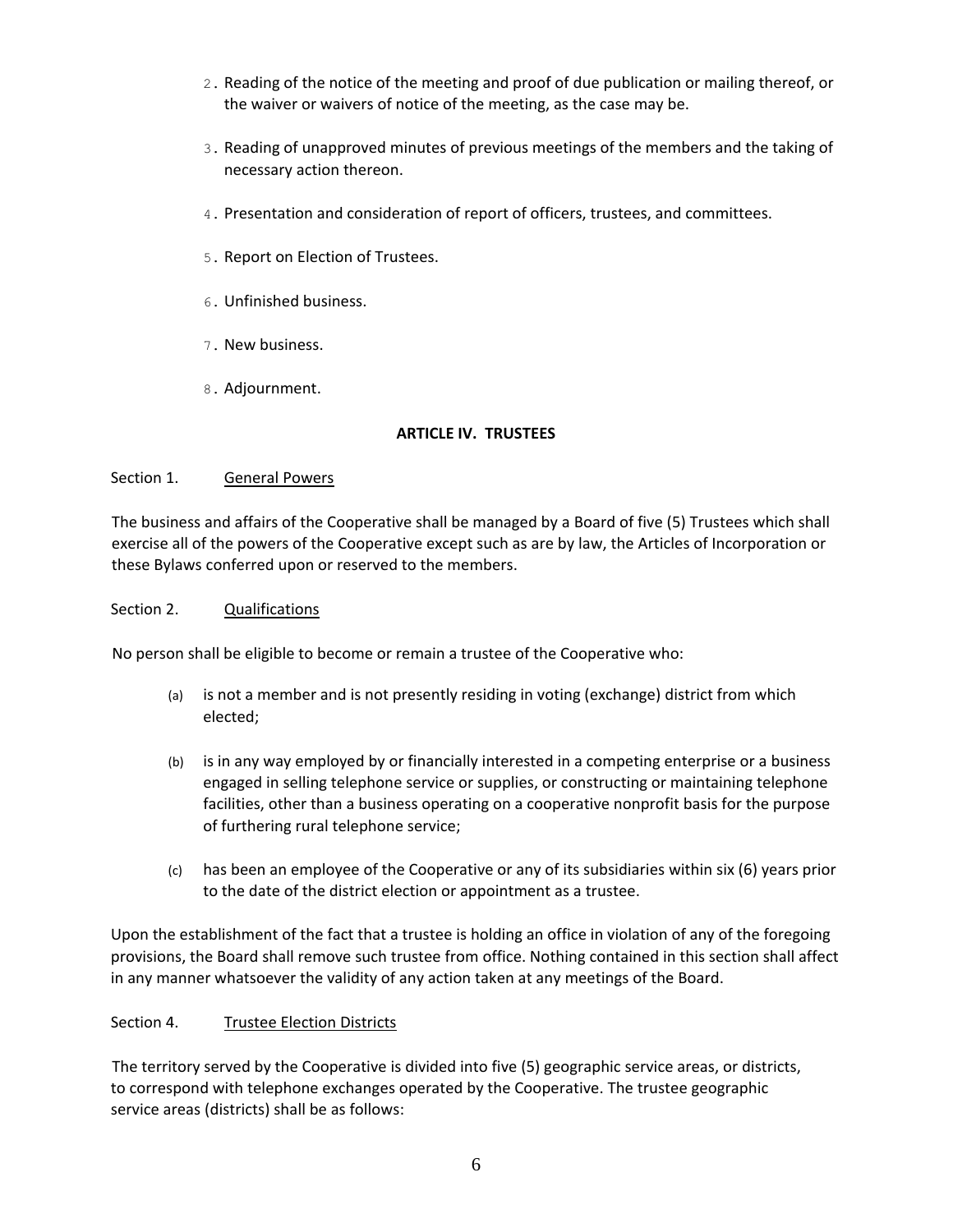District #1: Sunburst-Sweetgrass Exchange District #2: Kevin-Oilmont Exchange District #3: Ethridge Exchange District #4: Devon Exchange District #5: North Cut Bank Exchange

Each trustee district shall be entitled to elect one (1) trustee to serve for a term of three (3) years. The terms of said trustees shall be staggered so that two (2) trustees shall be elected in one (1) year; two (2) trustees shall be elected the following year, then one (1) trustee shall be elected in the third year. This cycle shall then repeat itself. To implement the staggering of terms of the trustees, the following procedures shall be followed:

- (a) in 2019 the District #1 trustee shall be elected and serve a term of three (3) years.
- (b) in 2020 the District #2 and District #4 trustees shall be elected and each serve a term of three (3) years.
- (c) in 2021 the District #3 and District #5 trustees shall be elected and each serve a term of three (3) years.

District meetings shall be held independent of each other, with only the members of their own district voting for their district trustee.

It shall be the duty of the Board, not less than thirty (30) days nor more than forty-five (45) days before the annual meeting of members, to call meeting(s) in each trustee district in which the terms of a trustee is about to expire to elect a trustee from such trustee district for a term consistent with the procedure hereinabove set forth. Such trustee district meetings shall be held in the trustee district not less than fifteen (15) days nor more than thirty (30) days before such annual meeting of members. Ten (10) days' notice of such trustee district meeting shall be given by mail, or at the direction of the Secretary, and shall state the time, place, and purpose of the meeting. Five (5) percent of the members, but not less than five (5) members, served by the exchange(s) constituting the trustee district shall be a quorum but no member shall vote by proxy or by mail at such meeting. Each such meeting shall organize by electing a chairman and a secretary who shall certify to the Secretary of the Cooperative the name of the member elected as trustee. Election shall require a majority vote of those present. The term of office of the trustee(s) elected at the trustee district meeting(s) shall begin at the close of the annual meeting of the members of the Cooperative.

# Section 5. Removal of Trustees by Members

Any member may bring charges against a trustee and, by filing with the Secretary such charges in writing, together with a petition signed by at least ten (10) percent of the members, or two hundred (200) members, whichever is the lesser, may request the removal of such trustee by reason thereof. Such trustee shall be informed in writing of the charges at least ten (10) days prior to the meeting of the members at which the charges are to be considered and shall have an opportunity at the meeting to be heard in person or by counsel and to present evidence in respect of the charges; and the person or persons bringing the charges against such trustee shall have the same opportunity. The question of the removal of such trustee shall be considered and voted upon at the meeting of the members and no trustee shall be removed unless by a vote of two-thirds (2/3) of the members present.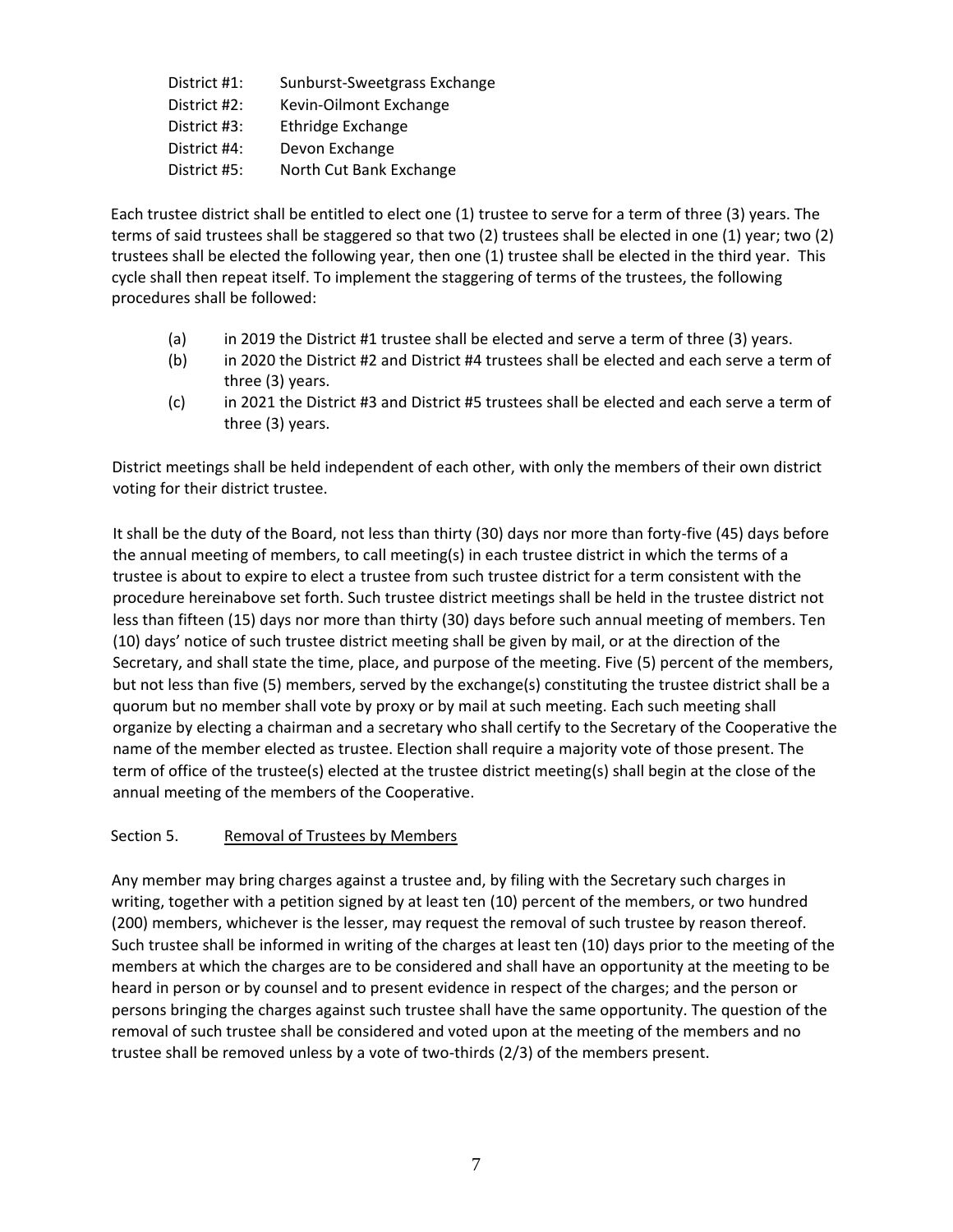#### Section 6. Vacancies

Any vacancy occurring in the Board shall be filled by the affirmative vote of the majority of all of the remaining trustees for the unexpired portion of the term. In the event the vacancy is not filled by the Board within sixty (60) days after the vacancy occurs, the members residing in the trustee district from which such trustee was elected shall have the right to fill such vacancy at a meeting of the members of such trustee district, in the same manner as set out in Section 4 of this Article. In any event such vacancy shall be filled from the members residing in the trustee district in which the vacancy occurs.

# Section 7. Compensation

Trustees shall not receive any salary for his/her services as trustees, except that by resolution of the Board, a fixed sum and expense of attendance, if any, may be allowed for each day or portion thereof spent on Cooperative business, such as attendance at meetings, conferences, conventions, seminars and training programs or performing committee assignments when authorized by the Board. If authorized by the Board, trustees may also be reimbursed for expenses actually and necessarily incurred in carrying out such Cooperative business or granted a reasonable per diem allowance by the Board in lieu of detailed accounting for some of these expenses.

No trustee shall receive compensation for serving the Cooperative in any other capacity, nor shall any close relative of a trustee receive compensation for serving the Cooperative, unless the payment and amount of compensation shall be specifically authorized by a vote of the members or the service of such trustee or close relative shall have been certified by the Board as an emergency measure.

#### Section 8. Forfeiture of Trustee Position

If any trustee shall, without being excused by the Board, miss four (4) consecutive regular meetings, such trustee shall automatically forfeit his/her position as trustee.

## **ARTICLE V. MEETINGS OF TRUSTEES**

#### Section 1. Regular Meetings

A regular meeting of the Board shall be held without notice, immediately after, and at the same place as, the annual meeting of the members. A regular meeting of the Board shall also be held monthly at the principal office and place of business of the Cooperative or at such other place within the State of Montana and within the area served by the Cooperative as the Board may provide by resolution. Such regular monthly meetings may be held without notice other than such resolution fixing the time and place thereof.

Regular or special meetings may be conducted through the use of telecommunications conference or other communications equipment by means of which all persons participating in the meetings can communicate with each other. Such participation will constitute attendance and presence in person at the meeting.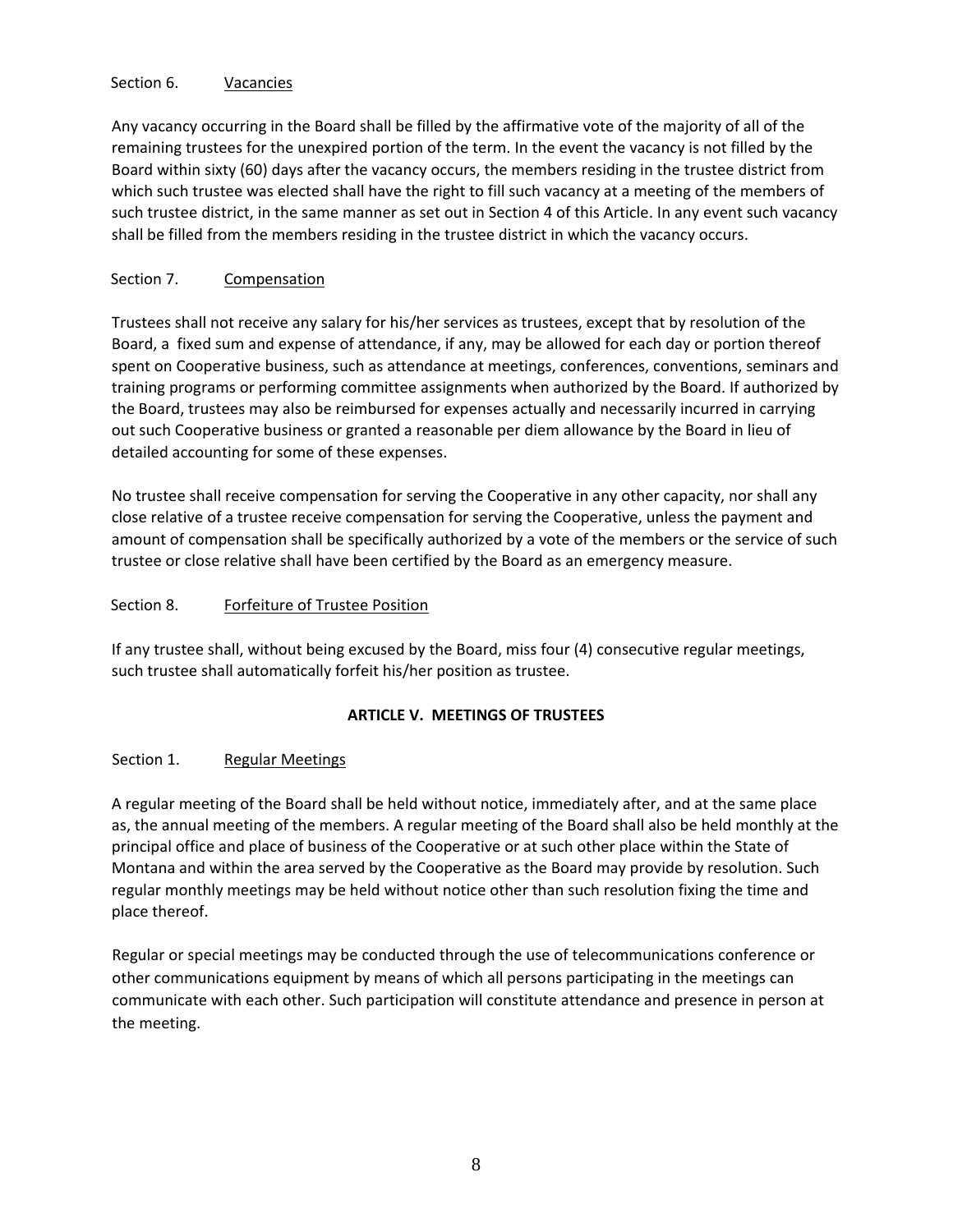# Section 2. Special Meetings

Special meetings of the Board may be called by the President or by any three (3) trustees, and it shall thereupon be the duty of the Secretary to cause notice of such meeting to be given as hereinafter provided. The President or trustees calling the meeting shall fix the time and place for the holding of the meeting, and such meeting may be held at the principal office and place of business of the Cooperative, or at such other place within the State of Montana and within the area served by the Cooperative as shall be designated in the notice of the meeting.

# Section 3. Notice of Trustee Meetings

Written notice of the time and place and purpose of any special meeting of the Board shall be delivered to each trustee not less than five (5) days prior thereto, either personally or by mail, by or at the direction of the Secretary, or upon default in duty by the Secretary, by the President, or the trustees calling the meeting. If mailed, such notice shall be deemed to be delivered when deposited in the United States mail addressed to the trustee at his/her address as it appears on the records of the Cooperative with postage thereon prepaid.

# Section 4. Quorum

A majority of the Board shall constitute a quorum, provided, that if less than such majority of the trustees is present at said meeting, a majority of the trustees present may adjourn the meeting from time to time; and provided, further that the Secretary shall notify any absent trustees of the time and place of such adjourned meeting. The act of a majority of the trustees present at a meeting at which a quorum is present shall be the act of the Board.

#### **ARTICLE VI. OFFICERS**

#### Section 1. Number

The officers of the Cooperative shall be a President, Vice President, Secretary, and Treasurer, who shall be elected from the members of the Board, and such other officers as may be determined by the Board from time to time. The offices of Secretary and Treasurer may be held by the same person.

#### Section 2. Election and Term of Office

Officers shall be elected by ballot, if there is a contest, and if not, by voice vote or any other method designated by the person presiding. They shall be elected annually by and from the Board at the meeting of the Board held immediately after the annual meeting of the members. If the election of officers shall not be held at such meeting, such election shall be held as soon thereafter as conveniently possible. Each officer shall hold office until the first meeting of the Board following the next succeeding annual meeting of the members or until his/her successor shall have been elected and shall have qualified. Except as otherwise provided in these Bylaws, the vacancy in any office shall be filled by the Board for the unexpired portion of the terms.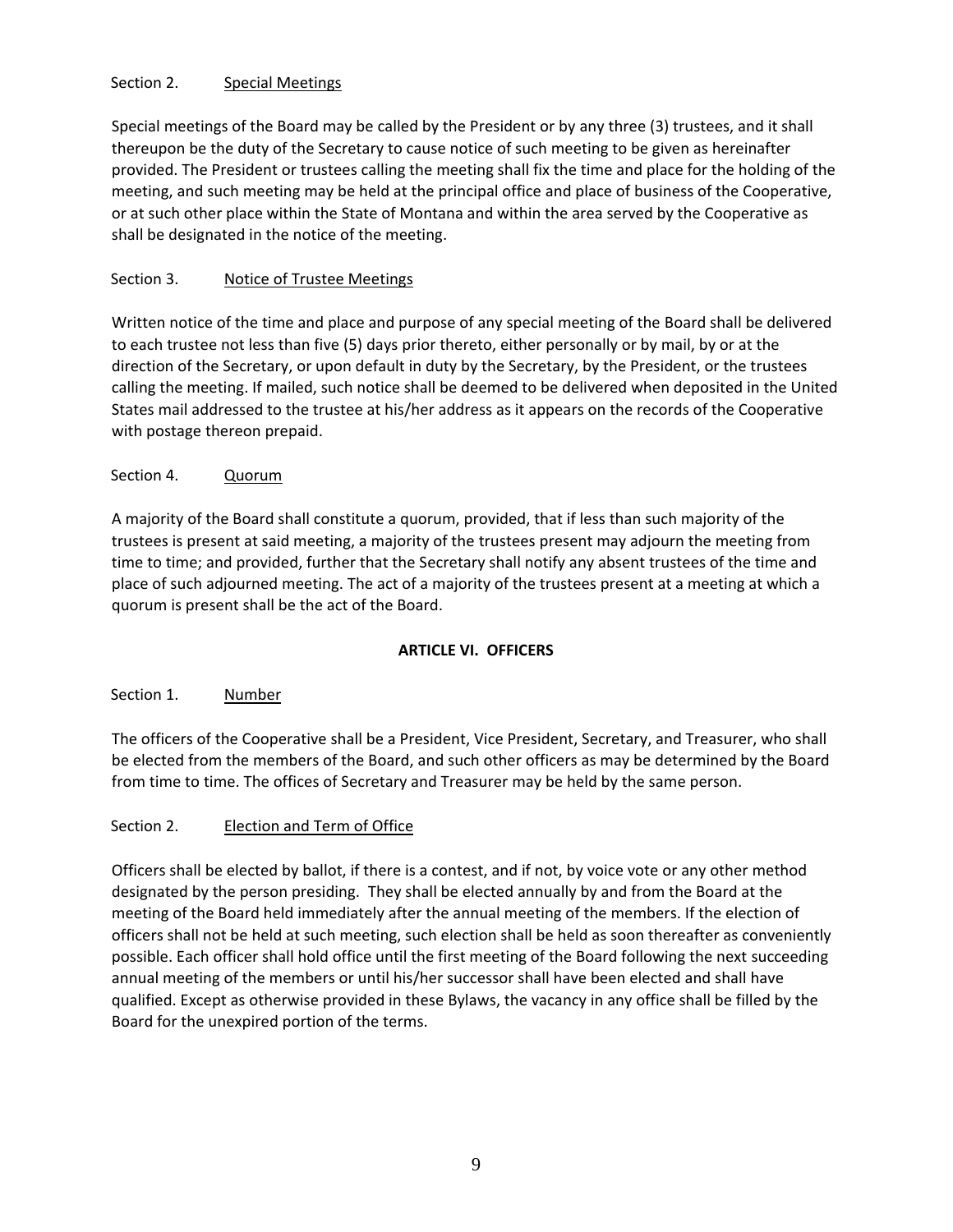#### Section 3. Removal of Officers and Agents by Trustees

Any officer or agent elected or appointed by the Board may be removed by the Board whenever, in its judgment, the best interests of the Cooperative will be served thereby. In addition, any member of the Cooperative may bring charges against an officer, and by filing with the Secretary such charges in writing, together with a petition signed by ten (10) percent of the members, or two hundred (200) members, whichever is the lesser, may request the removal of such officer. The officer against whom such charges have been brought shall be informed in writing of the charges at least ten (10) days prior to the Board meeting at which the charges are to be considered and shall have an opportunity at the meeting to be heard in person or by counsel, and to present evidence in respect of the charges; and the person or persons bringing the charges against him/her shall have the same opportunity. In the event the Board does not remove such officer, the question of his/her removal shall be considered and voted upon at the next meeting of the members.

#### Section 4. President

#### The President shall:

- $(a)$  be the principal executive officer of the Cooperative, and, unless otherwise determined by the members of the Board, shall preside at all meetings of the members and the Board;
- (b) sign any deeds, mortgages, deeds of trust, notes, bonds, contracts or other instruments authorized by the Board to be executed, except in cases in which the signing and execution thereof shall be expressly delegated by the Board or by these Bylaws to some other officer or agent of the Cooperative, or shall be required by law to be otherwise signed or executed;
- $(c)$  in general, perform all duties incident to the office of President and such other duties as may be prescribed by the Board from time to time.

#### Section 5. Vice President

In the absence of the President, or in the event of his/her inability or refusal to act, the Vice President shall perform the duties of the President, and when so acting, shall have all the powers of and be subject to all the restrictions upon the President. The Vice President shall also perform such other duties as from time to time may be assigned to him/her by the Board.

#### Section 6. Secretary

The Secretary shall:

- (a) keep the minutes of the meetings of the members and of the Board in one or more books provided for that purpose;
- $(b)$  see that all notices are duly given in accordance with these Bylaws and as required by law;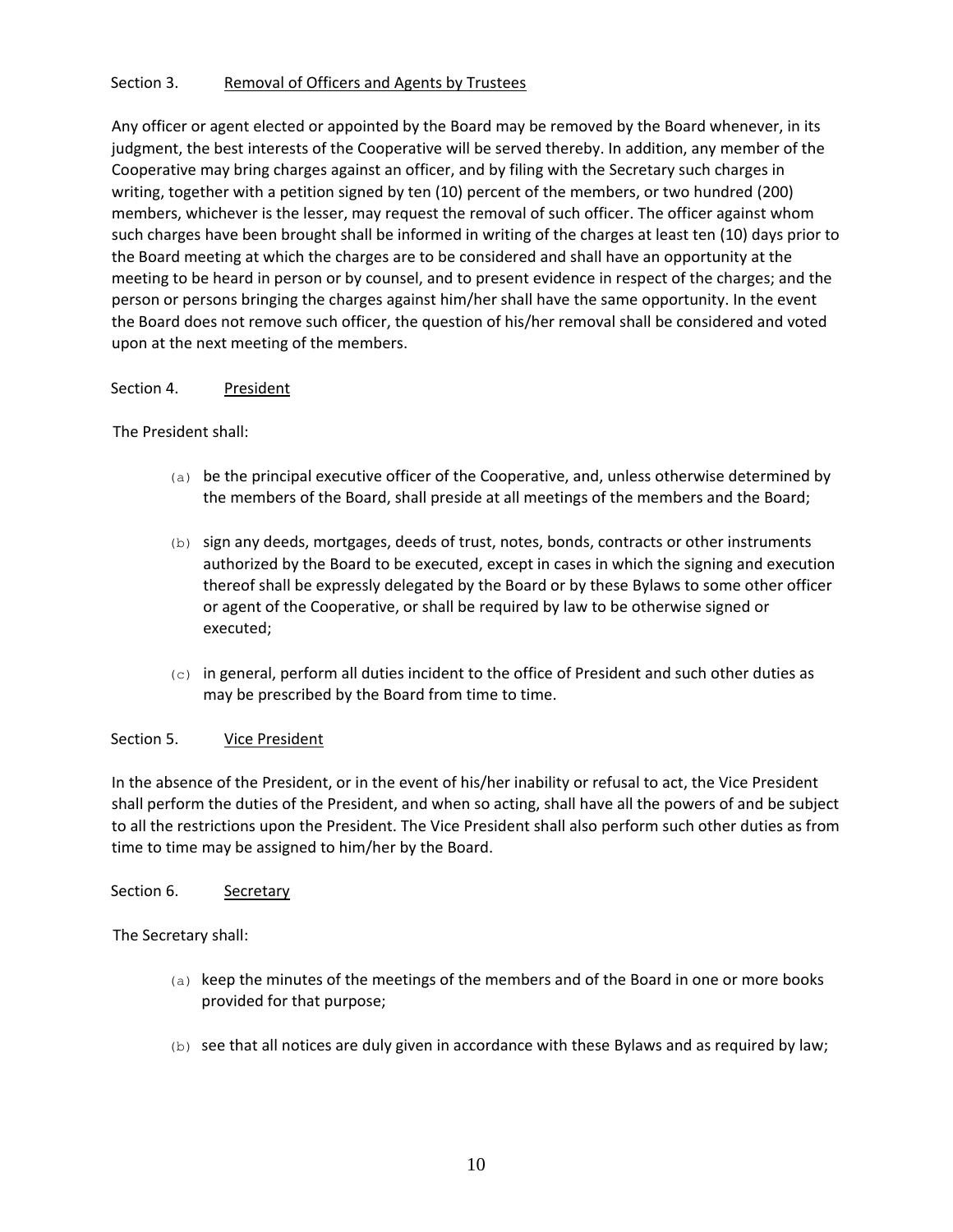- (c) be custodian of the corporate records and of the seal of the Cooperative and affix the seal of the Cooperative to all documents, the execution of which on behalf of the Cooperative under its seal is duly authorized in accordance with the provisions of these Bylaws;
- $(d)$  keep a register of the names and post office addresses of all members;
- (e) have general charge of the books of the Cooperative;
- $(f)$  keep on file at all times a complete copy of the Articles of Incorporation and Bylaws of the Cooperative containing all amendments thereto (which copy shall always be open to the inspection of any member);
- $(q)$  in general, perform all duties incident to the office of Secretary and such other duties as from time to time may be assigned to him/her by the Board.

#### Section 7. Treasurer

#### The Treasurer shall:

- (a) have charge and custody of, and be responsible for, all funds and securities of the Cooperative;
- (b) be responsible for the receipt of, and the issuance of receipts for, all monies due and payable to the Cooperative and for the deposits of all such monies in the name of the Cooperative in such bank or banks as shall be selected in accordance with the provisions of these Bylaws;
- (c) in general, perform all the duties incident of the office of Treasurer and such other duties as from time to time may be assigned to him/her by the Board.

#### Section 8. General Manager

The Board may appoint a General Manager who may be, but who shall not be required to be, a member of the Cooperative. The manager shall perform such duties and shall exercise such authority as the Board may from time to time vest in him/her.

#### Section 9. Bonds

The Treasurer and any other officer or agent of the Cooperative charged with responsibility of any of its funds or property shall give bond in such sum and with such surety as the Board shall determine. The Board in its discretion may also require any other officer, agent or employee of the Cooperative to give bond in such amount with such surety as it shall determine. The costs of all such bonds shall be borne by the Cooperative.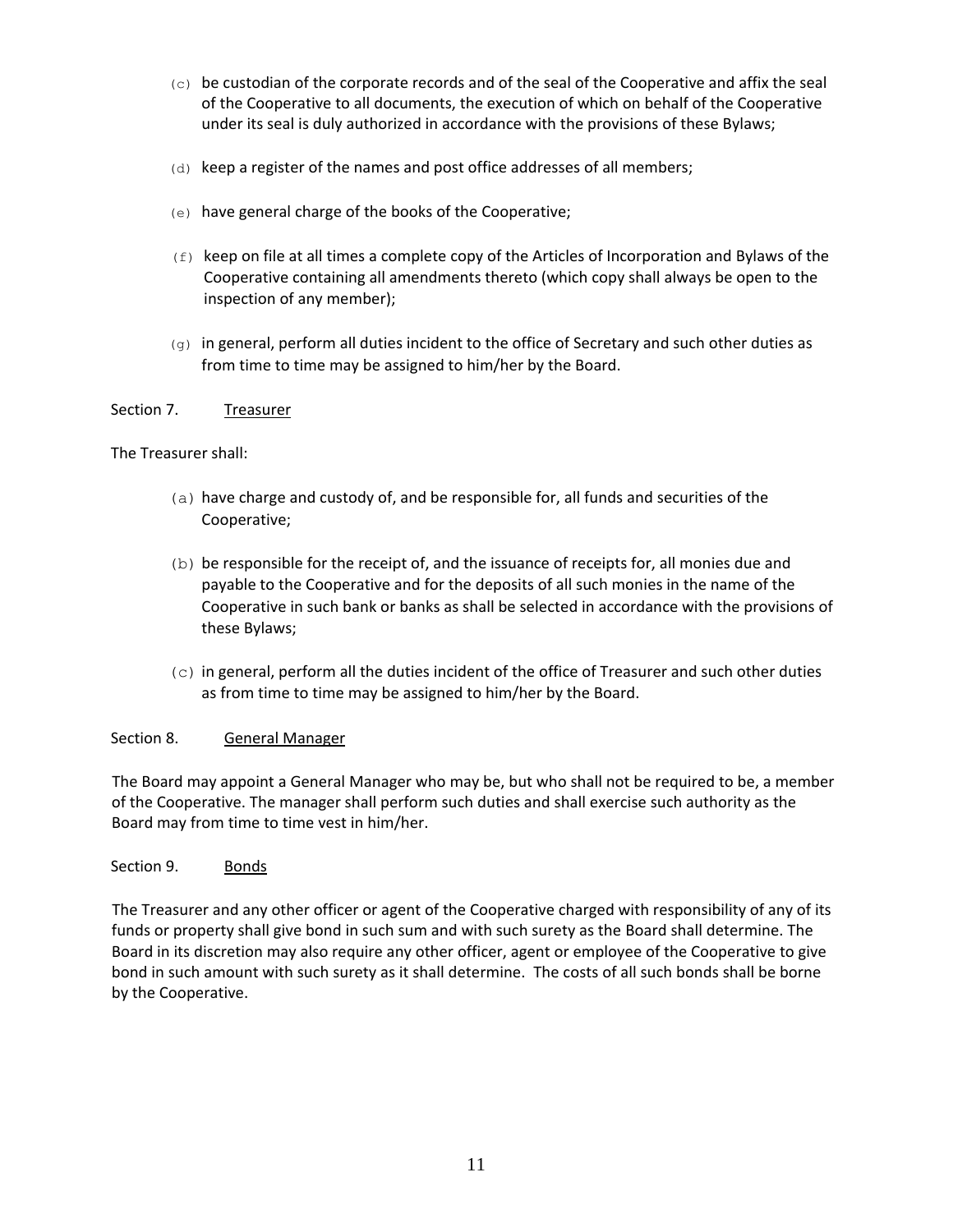#### Section 10. Compensation

The powers, duties and compensation of officers, agents and employees shall be fixed by the Board, subject to the provisions of these Bylaws in respect to compensation for trustees and close relatives of trustees.

#### Section 11. Reports

The officers of the Cooperative shall submit, at each annual meeting of the members, reports covering the business of the Cooperative for the previous fiscal year. Such reports shall set forth the conditions of the Cooperative at the close of such fiscal year.

#### **ARTICLE VII. NON-PROFIT OPERATION**

#### Section 1. Dividends

The Cooperative shall at all times be operated on a cooperative basis for the mutual benefit of its members.

#### Section 2. Patronage Capital in Connection with Furnishing Retail Communications Service

In the furnishing of retail communications service the Cooperative's operations shall be so conducted that all patrons will, through their patronage, furnish capital for the Cooperative. The Cooperative is obligated to account on a patronage basis to all its patrons for all amounts received and receivable from the furnishing of retail communications service in excess of operating costs and expenses properly chargeable against the furnishing of retail communications service. All such amounts at the moment of receipt by the Cooperative are received with the understanding that they are furnished by the patrons as capital and the Cooperative is obliged to pay the credits to a capital account for each patron on all such accounts. The books and records of the Cooperative shall be set up and kept in such manner that at the end of each fiscal year the amount of capital, if any, so furnished by each patron is clearly reflected and credited in an appropriate record to the capital account of each patron, and the Cooperative shall within a time after the close of the fiscal year notify each patron of the amount of capital so credited to the patron's account. All such amounts credited the capital account of any patron shall have the same status as though they had been paid to the patron in cash in pursuance of a legal obligation to do so and the patron had then furnished the Cooperative corresponding amounts of capital.

All other amounts received by the Cooperative from non-patronage sourced activities in excess of costs and expenses shall be (a) used to offset any losses incurred during the current or any prior fiscal year and (b) to the extent not needed for that purpose, allocated by the Board either (1) to its patrons on a patronage basis and any amount so allocated shall be included as part of the capital credited to the accounts of patrons, as herein provided; (2) to a permanent capital account to be held as unallocated equity capital; or (3) the Board, in its discretion, may allocate all amounts received and receivable from non-patronage sourced activities. The amount of any unallocated equity capital shall not be subject to distribution as patronage capital credits but shall be returned to the patrons and former patrons in proportion to their patronage upon dissolution of the Cooperative.

In event of dissolution or liquidation of the Cooperative, after all outstanding indebtedness of the Cooperative shall have been repaid, outstanding capital credits shall be retired without priority on a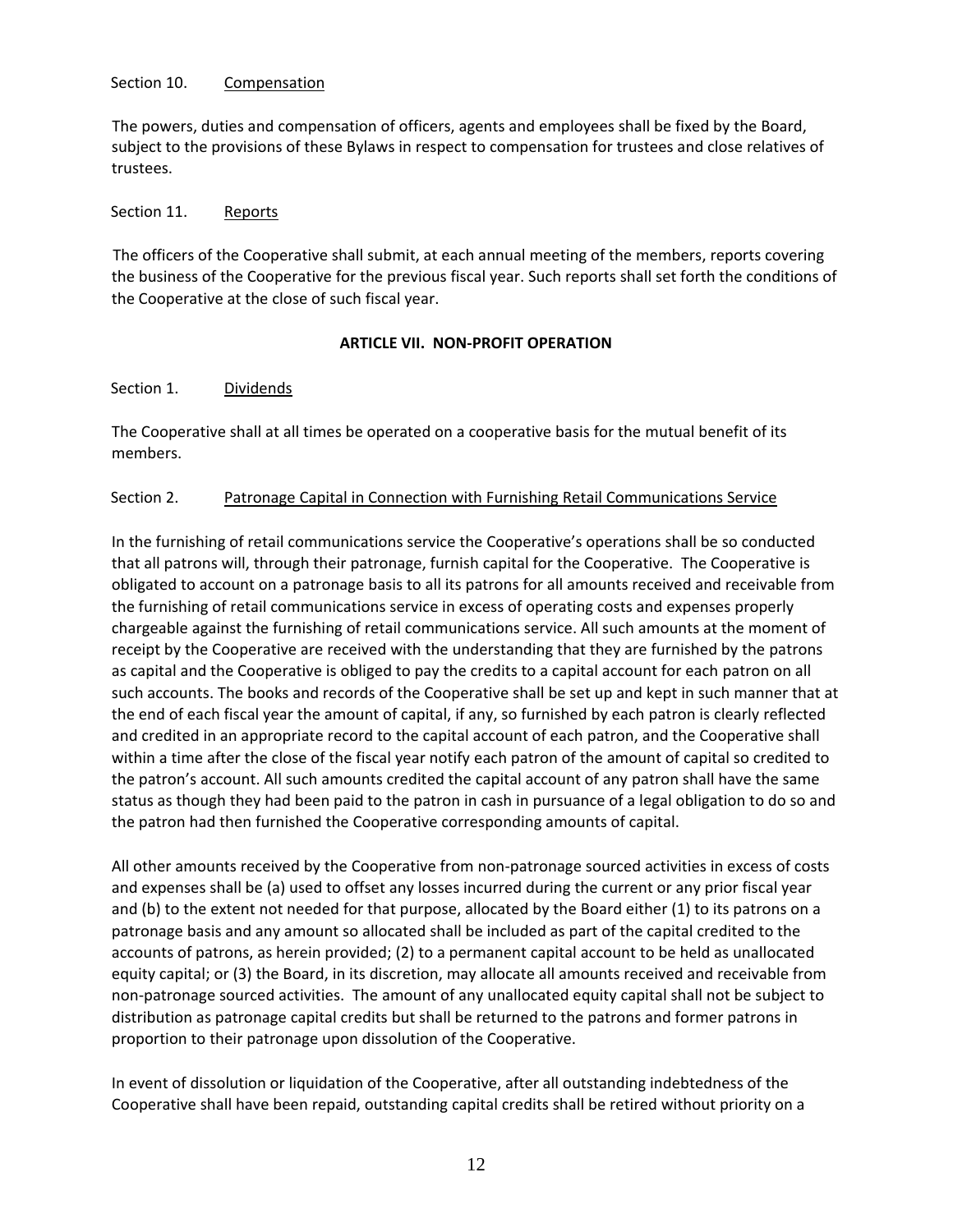prorated basis before any payments are made on account of property rights of members. If, at any time prior to dissolution or liquidation, the Board shall determine that the financial condition of the Cooperative will not be impaired thereby, the capital then credited to patrons' accounts may be retired in full or in part. Any such retirement of capital shall be made in order of priority according to the year in which the capital was furnished and credited, the capital first received by the Cooperative being first retired. If no event, however, may any such capital be retired unless, after the proposed retirement, the capital of the Cooperative shall equal at least forty (40) percent of the total assets of the Cooperative.

Capital credited to the account of each patron shall be assignable only on the books of the Cooperative, pursuant to written instructions from the assignor and only the successors in occupancy in all or part of such patrons' premises served by the Cooperative unless the Board, acting under policies of general application, shall determine otherwise.

Upon the written request of the legal representative of the deceased patron or former patron's estate, the Board, in its discretion shall have the power to retire capital credited to any such patron or former patron immediately upon such terms and conditions as the Board, acting under policies of general application, and the legal representative of such patron or former patron's estate shall agree upon; provided, however, that the financial condition of the Cooperative will not be impaired thereby.

The patrons of the Cooperative, by dealing with the Cooperative, acknowledge that the terms and provisions of the Articles of Incorporation and Bylaws shall constitute and be a contract between the Cooperative and each patron, and both the Cooperative and the patrons are bound by such a contract, as fully as though each patron had individually signed a separate instrument containing such terms and provisions. The provisions of this article of the Bylaws shall be called to the attention of each patron of the Cooperative by posting in a conspicuous place in the Cooperative's office or by publication distributed by the Cooperative to its patrons.

#### **ARTICLE VIII. DISPOSITION AND PLEDGING OF PROPERTY**

The Cooperative may not sell, mortgage, lease or otherwise dispose of or encumber all or any substantial portion of its property unless such sale, mortgage, lease or other disposition or encumbrance is authorized at a meeting of the members thereof by the affirmative vote of not less than two-thirds (2/3) of all of the members of the Cooperative, and unless the notice of such proposed sale, mortgage, lease or other disposition or encumbrance shall have been contained in the notice of the meeting,

In pursuit of the Cooperative's business purposes, and notwithstanding the foregoing provision of this section, or any other provision of law, the Board, without authorization by the members thereof, shall have full power and authority to authorize the execution and delivery of a mortgage or mortgages or a deed or deeds of trust upon, or the pledging or encumbering of, any or all of the property, assets, rights, privileges, licenses, franchises and permits of the Cooperative, whether acquired or to be acquired, and wherever situated, as well as the revenues and income there from, all upon such terms and conditions as the Board shall determine to secure any indebtedness of the Cooperative, whether acquired or to be acquired, and wherever situated, as the Board shall determine to secure any indebtedness of the Cooperative to the United States of America or any instrumentality or agency thereof, or to any financing source within the United States.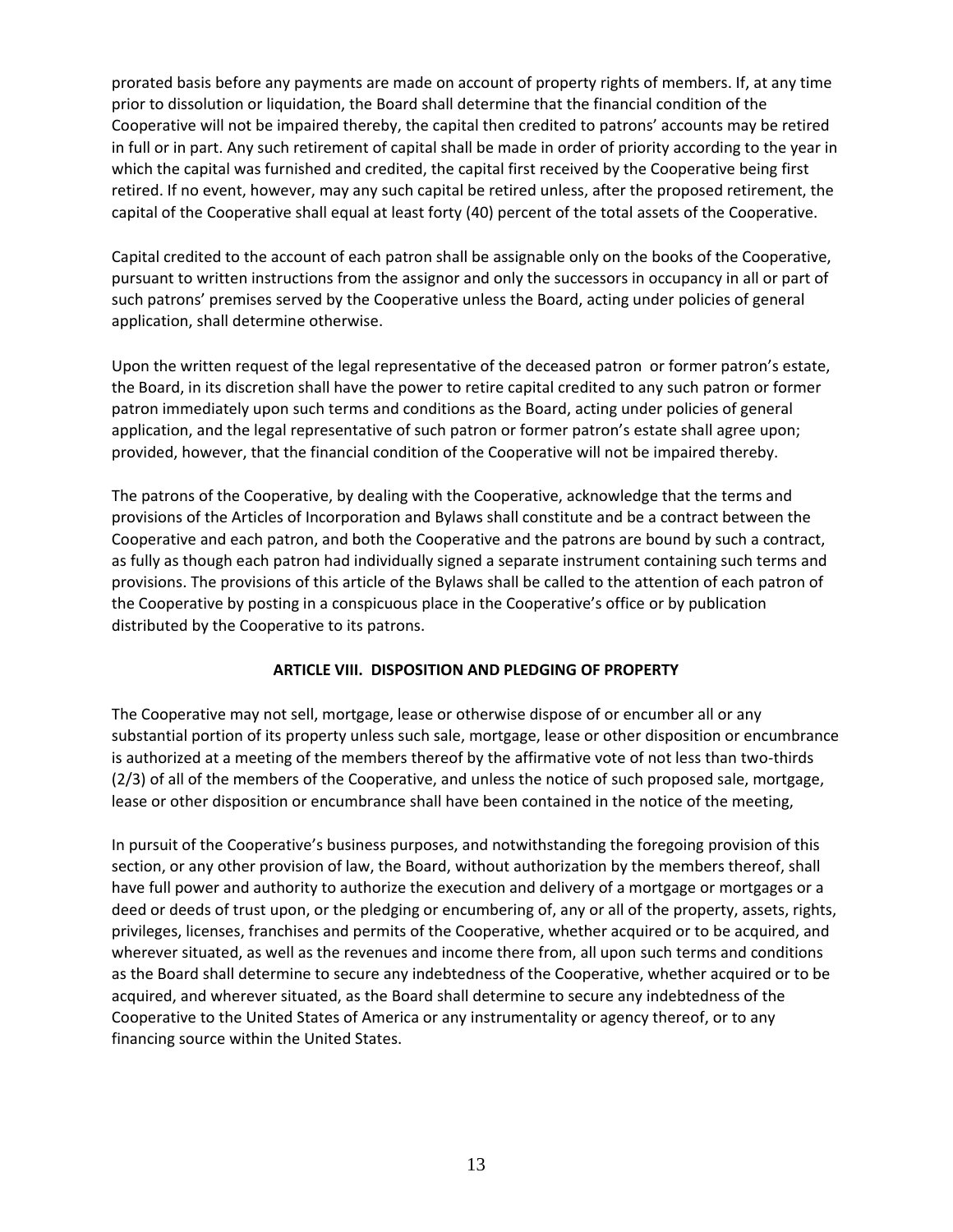#### **ARTICLE IX. SEAL**

The Corporate Seal of the Cooperative shall be in the form of a circle and shall have inscribed thereon the name of the Cooperative and the words "Corporate Seal - Montana".

# **ARTICLE X. FINANCIAL TRANSACTIONS**

# Section 1. Contracts

Except as otherwise provided in these Bylaws, the Board may authorize any officer or officers, agent or agents to enter into any contract or execute and deliver any instrument in the name and on behalf of the Cooperative and such authority may be general or confined to specific instances.

# Section 2. Checks, Drafts, Etc.

All checks, drafts or other orders for the payment of money, and all notes, bonds or other evidences of indebtedness issued in the name of the Cooperative shall be signed by such officer or officers, agent or agents, employee or employees of the Cooperative, and in such manner as shall from time to time be determined by resolution of the Board.

# Section 3. Deposits

All funds of the Cooperative shall be deposited from time to time to the credit of the Cooperative in such bank or banks as the Board may select.

# Section 4. Change in Rates

Written notice shall be given to the Administrator of REA of the United States of America not less than ninety (90) days prior to the date upon which any proposed change in monthly rates charged by the Cooperative for telephone service becomes effective.

# Section 5. Fiscal Year

The fiscal year of the Cooperative shall begin on the first day of each year and shall end on the thirtyfirst day of December the same year.

# **ARTICLE XI. MISCELLANEOUS**

# Section 1. Membership in Other Organizations

The Cooperative shall not become a member of or purchase stock in any other organization without an affirmative vote of the members at a duly held meeting the notice of which shall specify that action is to be taken upon such proposed membership or stock purchases, provided, however, that the Cooperative may upon the authorization of the Board purchase stock or become a member of any corporation or organization organized on a nonprofit basis for the purpose of engaging in or furthering the cause of area wide rural telephone service, or with the approval of the Administrator of REA, of any other